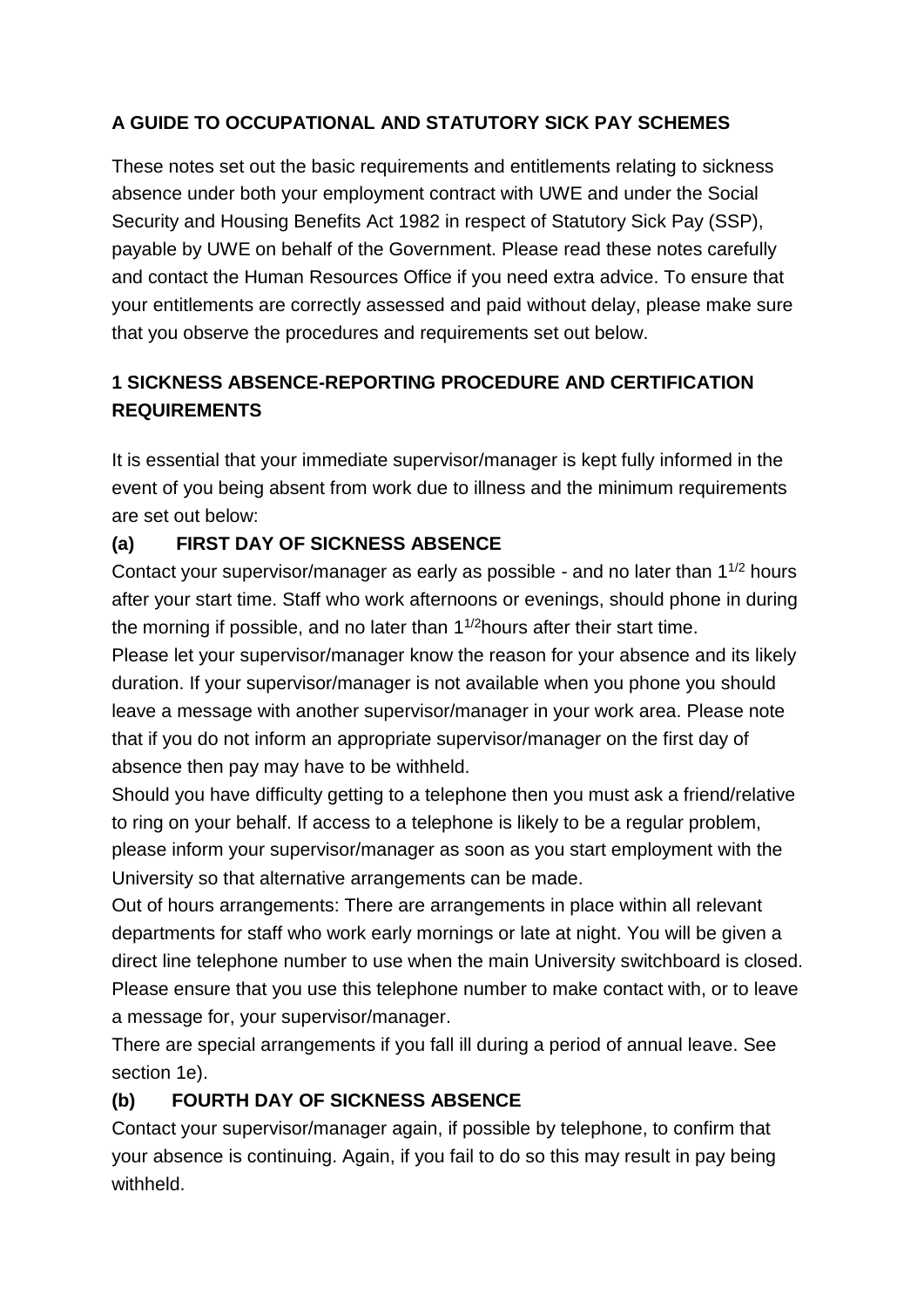# **(c) ABSENCE OF EIGHT DAYS OR MORE**

If your absence continues beyond 7 days (including Saturdays and Sundays) then you must obtain a statement from your doctor or hospital on the eighth day and forward it to your supervisor/manager as soon as possible. You must supply further statements, as necessary, to cover the full period of your absence after the first 7 days. Try to keep in touch with your workplace; your supervisor/manager may contact you from time to time to see how you are progressing.

If you fail to produce a doctor's statement for an absence of eight days or more, then you will be considered as being absent from duty without due cause and no payment of wages/salary will be made for the full period of the absence, or for any period not covered by doctor's statements after the initial statement on the eighth day.

# **(d) RETURNING TO WORK**

If you have been absent due to sickness, then, when you return to work, you must report to your supervisor/manager and complete a "Statement on Absence Form" stating the reason for the absence and its duration. The form must be signed by you and then countersigned by your supervisor/manager. (Refusal to sign this form will result in disciplinary action.)

## **(e) FALLING ILL DURING ANNUAL LEAVE**

If you fall ill during a period of annual leave, you must inform your supervisor/manager as soon as practically possible in order for this time to be regarded as sick leave. This is particularly important where the illness may affect your return to work date. Any period of sickness during annual leave must be accompanied by documentary evidence, normally a statement from your doctor or a hospital, regardless of the duration of the illness (i.e. from day 1 of illness). Where a charge is made for the provision of such documentary evidence, part or all of this may be reimbursed by the University, depending on the circumstances.

## **2 PAY DURING SICKNESS ABSENCE**

When you are absent during sickness, your normal pay ceases and is replaced by a sickness allowance. This allowance is made up of money from your employer, called Occupational Sick Pay (OSP) and money paid on behalf of the Inland Revenue/Government called Statutory Sick Pay (SSP). Your eligibility for these allowances is dependent on a number of factors and these are briefly explained below.

## **(a) Occupational Sick Pay**

This money is payable to you under the terms of your contract and your conditions of service. Your entitlement is determined by your length of service and by any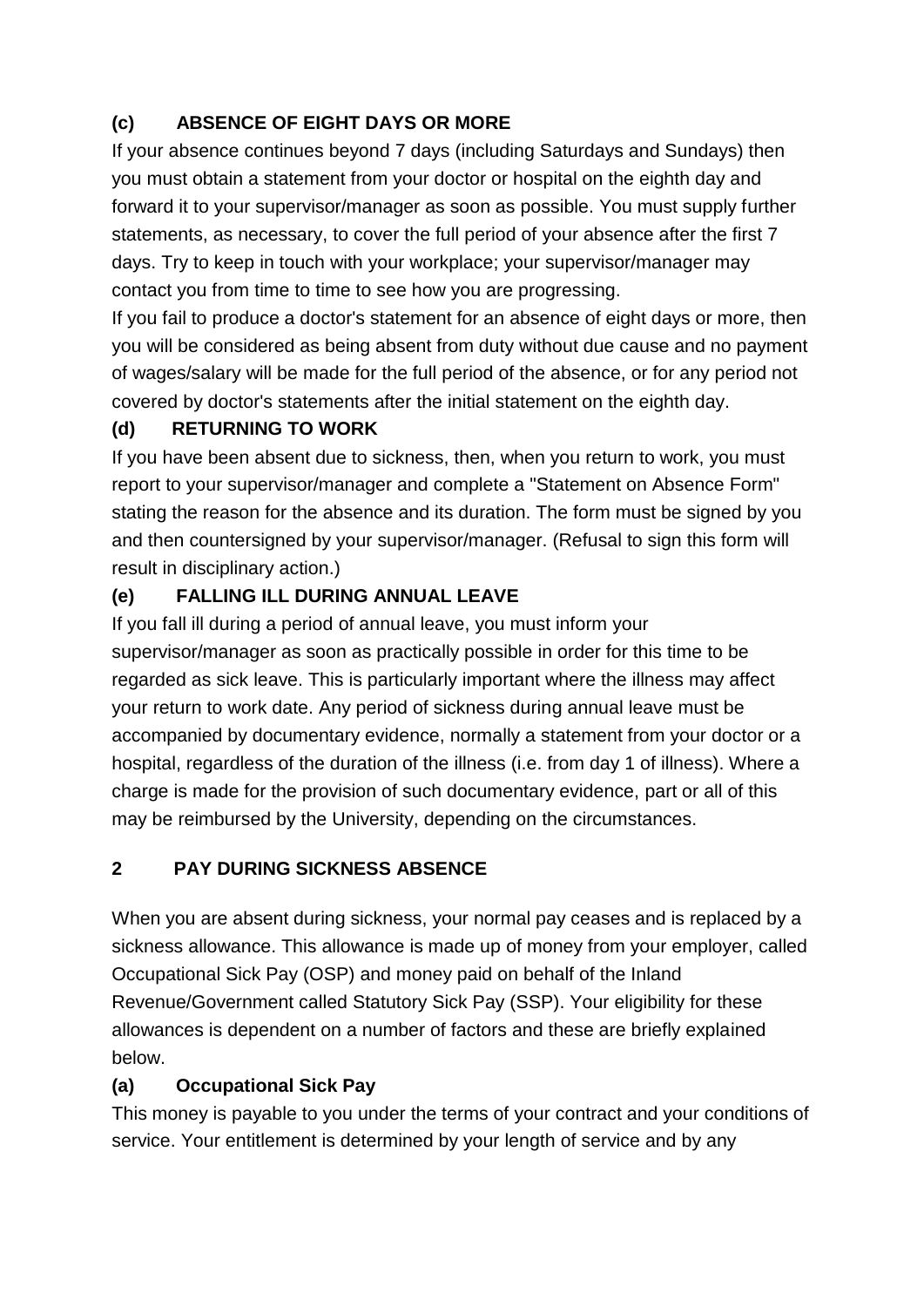previous sickness absence during a certain period. The scale of allowances for all staff are set out below.

During  $1<sup>st</sup>$  year of service  $1$  month full pay and (after 4 calendar months service) 2 months half pay

During  $2^{nd}$  year of service  $3$  months full pay and 3 months half pay

During  $3^{rd}$  year of service  $4$  months full pay and 4 months half pay

During  $4<sup>th</sup>$  and successive 6 months full pay and 6 months half pay

years

Sick leave for all staff is calculated on the basis of a rolling year. Hence the entitlement during

a particular absence is determined by deducting from the full entitlement all sickness absence

which has occurred in the preceding 12 months.

#### **b) Statutory Sick Pay**

This is payable under the Social Security & Housing Benefit Act 1982 if you are absent due to sickness for four days or more and if you are not excluded for any of the following reasons:

- your average weekly pay over the last 8 weeks is less than the lower earnings limit for National Insurance purposes

-you have done no work under the contract of service

-you go sick during a stoppage of work due to a trade dispute, unless you have not taken part in the trade dispute and have no direct interest in it

- you are pregnant and you have started a Maternity Pay Period

- you have already been paid 28 weeks Statutory Sick Pay which can include sickness periods paid by a previous employer

- you are in legal custody

If you are excluded from an entitlement to Statutory Sick Pay during a period of sickness absence due to any of the above reasons you will be issued by UWE with form SSP1 giving details of the reason(s)for the exclusion. You may have an entitlement from the Government to Incapacity Benefit. If so, the Form SSP1 must be completed immediately and sent to your local Jobcentre Plus Office accompanied by any relevant doctor's statements which you have provided to your supervisor/manager .

SSP is payable for a period of 28 weeks and when you have exhausted this, UWE will issue you with a "transfer form" - SSP(1) and will return any doctor's statements covering beyond the 28 week period. You may be entitled to Incapacity Benefit and if so, the form must be completed and sent to your local Jobcentre Plus Office accompanied by any returned doctor's statements.